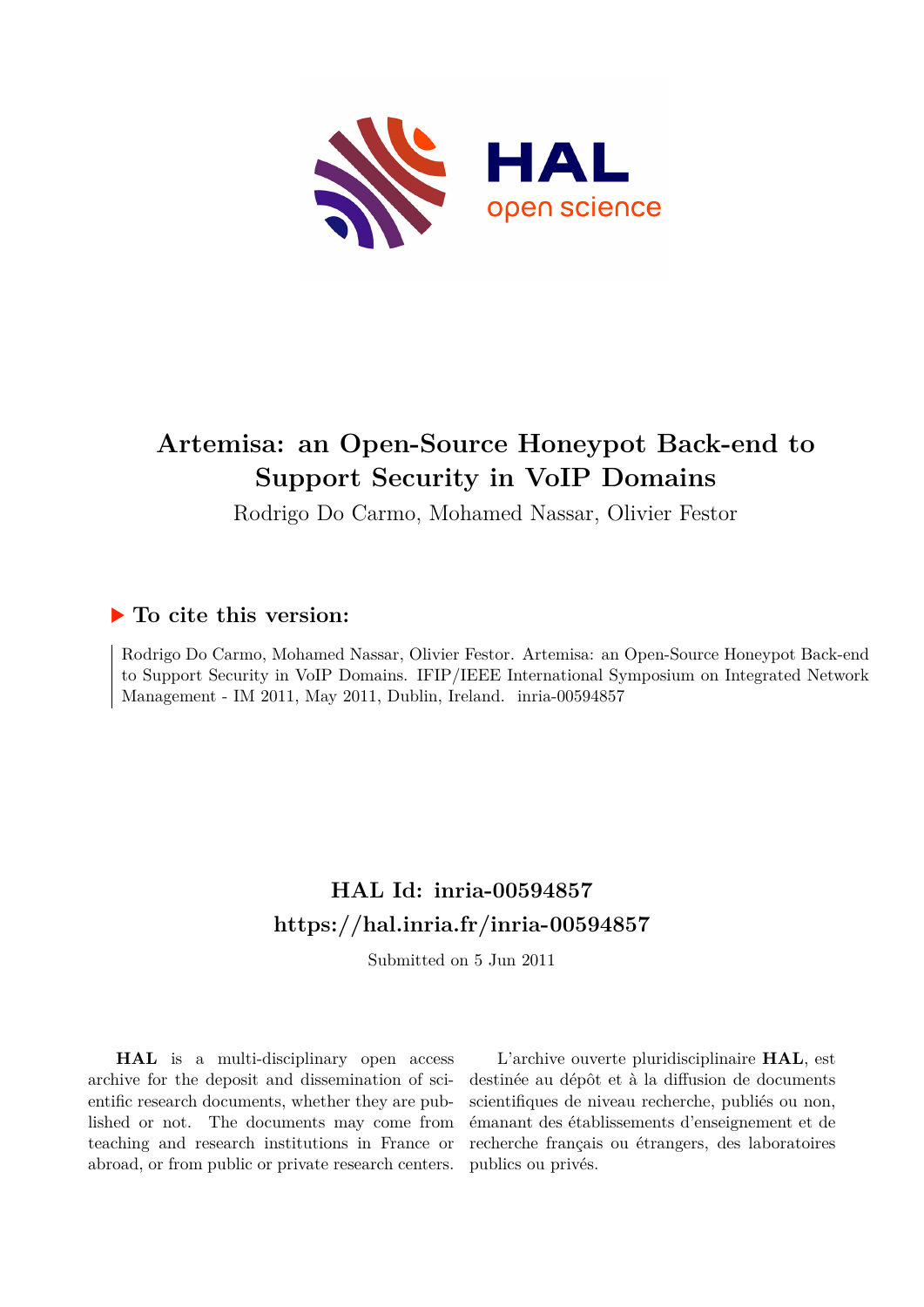# Artemisa: an Open-Source Honeypot Back-End to Support Security in VoIP Domains

Rodrigo do Carmo Blas Pascal University Av. Donato Alvarez 380 ´ 5147 Argüello, Córdoba, Argentina Email: rdocarmo@ubp.edu.ar

Mohamed Nassar INRIA Research Center Nancy - Grand Est 615, rue du jardin botanique 54602 Villers-Lès-Nancy, France Email: nassar@loria.fr

Olivier Festor INRIA Research Center Nancy - Grand Est 615, rue du jardin botanique 54602 Villers-Lès-Nancy, France Email: festor@loria.fr

*Abstract*—Voice over IP (VoIP) and the Session Initiation Protocol (SIP) are establishing themselves as strong players in the field of multimedia communications over IP, leveraged by low cost services and easy management. Nevertheless, the security aspects are not yet fully mastered. In this paper we present an open-source implementation of a VoIP SIP-specific honeypot named Artemisa. The honeypot is designed to connect to a VoIP enterprise domain as a back-end user-agent in order to detect malicious activity at an early stage. Moreover, the honeypot can play a role in the realtime adjustment of the security policies of the enterprise domain where it is deployed. We aim, by this contribution, to encourage the deployment of such honeypots at large scale and the collection of attack traces. We test the capacity of the honeypot to handle a series of known SIP attacks and present results from diverse scenarios.

# I. INTRODUCTION

Voice over IP (VoIP) is quickly hitting the market after the establishment of the Session Initiation Protocol (SIP [9]) as the de-facto standard signaling protocol in the Internet and the IP Multimedia Subsystems (IMS). Basically, SIP allows two communicating parties to establish, modify and terminate a media session. The media session is described through the Session Description Protocol (SDP) body carried by the SIP messages. SIP is a request-response layered protocol: a SIP Dialog is composed of one or more transactions. A transaction is formed by a request, one or more informational responses and a final response. There are four types of transactions: on the one hand client transactions and server transactions, on the other hand INVITE transactions and non-INVITE transactions. The SIP addressing scheme is based on the Uniform Resource Identifier (URI) scheme like sip:user@host:port;parameters. A SIP enterprise domain is typically composed of user premises (hard and soft-phones), a SIP infrastructure (e.g., proxy, registrar, back-to-back user-agent) and supporting services (e.g., web-based management, TFTP, DNS).

VoIP has not only the inherited security problems of the network layers, but also new threats and vulnerabilities. The unprotected VoIP products represent new opportunities for the attackers to bypass firewalls and network security policies. The main IP telephony threats are: request flooding and Denial of Service (DoS) affecting the service availability, eavesdropping



Figure 1. VoIP honeypot deployment

and privacy unveiling, media injection and alteration such as man-in-the-middle attacks, toll fraud and service theft, impersonation and call redirection to a malicious party, caller-ID spoofing, unsolicited call or what is known as SPAM over Internet Telephony (SPIT) [2]. The future of the VoIP security is hard to be predicted today, mostly because of the lack of information about security incidents and exploits.

In front of these threats, innovative security approaches should be extended to cover this arena. In particular, the information gathering and the early warning systems are widely deployed in computer networks today as an important security component. The honeypots and the honeynets constitute an important factor in order to know what are the real dangers and what the attackers methodologies will be [13]. We do adapt this concept to the VoIP sphere.

In this context, we propose an architectural design together with an open-source implementation of a VoIP SIP-specific honeypot that can be deployed as a user-agent back-end in a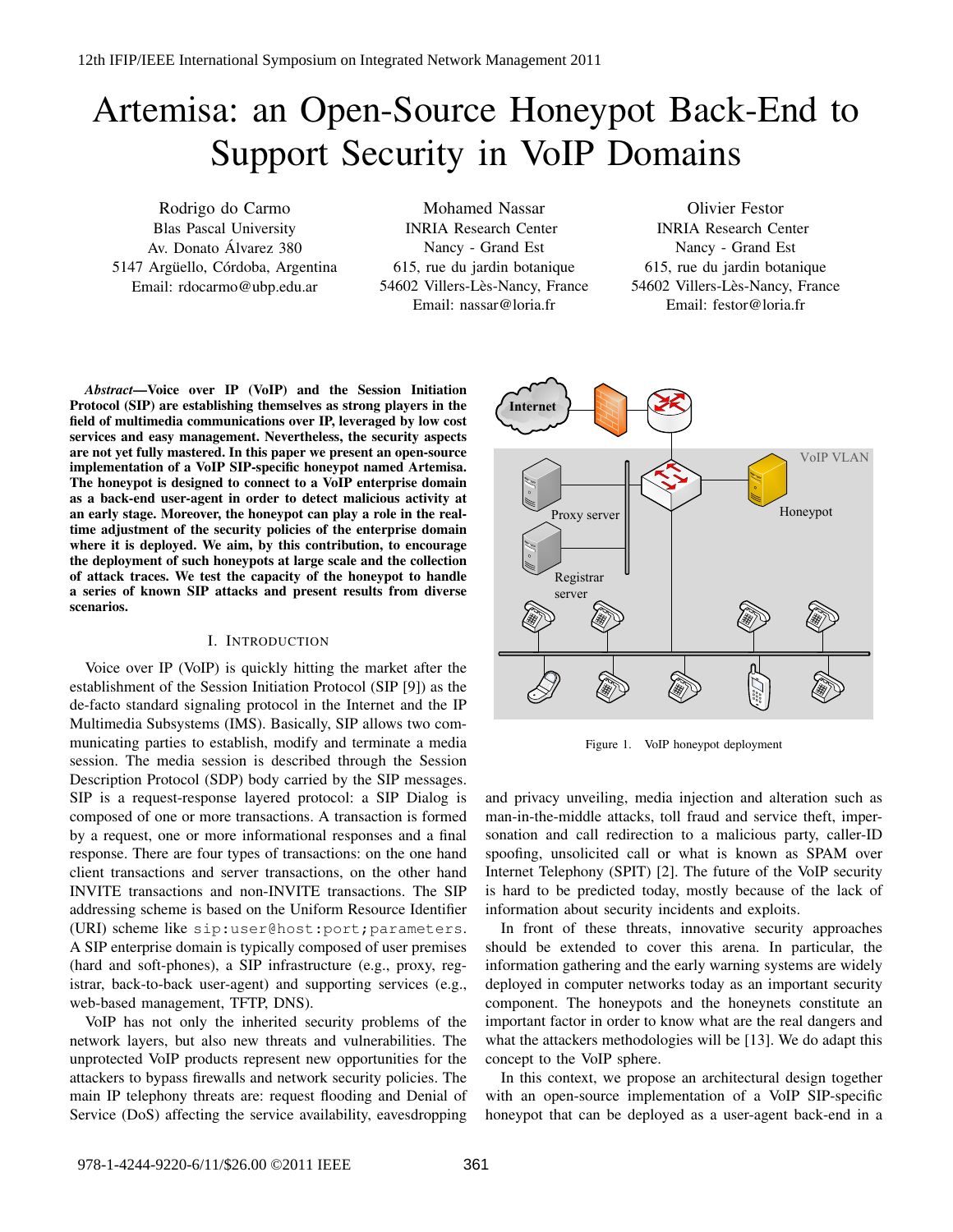VoIP enterprise domain. Because of the fact that the honeypot extensions do not represent real users, every activity targeting them is perceived as suspicious. The honeypot answers the calls and records them along with the SIP trace. The honeypot is able to classify many kinds of anomalies and report them to the administrator or automatically control the security policy of the domain under protection. The typical honeypot deployment configuration is depicted in Figure 1: the honeypot registers to one or several SIP registrars and waits for calls and SIP messages. Two options are possible: The first option is to connect the honeypot in the demilitarized zone. Thus it will be isolated from the internal network and the VoIP VLAN in case the machine running it is compromised. The second option is to connect it through the Internet as many VoIP providers today has subscribers from all over the globe across the Internet.

The rest of this paper is composed as follows: In Section 2 we expose related work on VoIP security and honeypots. Section 3 describes the functional goals of our design. In Section 4 we expand the software architecture and expose implementation details. Experimentation and results are shown in Section 5. Finally, Section 6 concludes the paper and presents the future works.

# II. RELATED WORK

VoIP security has stimulated the enterprises, research and government communities to investigate the best ways of assuring its different security aspects. General recommendations for a safe VoIP deployment are defined in [14], [1], [5]. Several books have already been published on this topic [12]. Geneiatakis et al. [4] analyzed the SIP protocol and highlighted its weaknesses. SIP product vulnerabilities have also been notified. Sengar et al. [11] presented a threat model for integrated signaling between VoIP and PSTN and proposed an integral protection solution. The VoIP security clearly imposes new challenges because of its dynamic, open and large-scale settings. Therefore, innovative and novel defense approaches are required.

One of the issues that is extensively studied is the SPIT problem. The key issue with SPIT identification is the caller identity. Quittek et al. [8] applied hidden Turing tests on the caller side and compared their results to typical human communication patterns. For passing these tests, significant resource consumptions at the SPIT generating side were required, which contradicts the objective of the spammer of placing as many SPIT calls as possible. Quinten et al. [7] gave a survey of protection techniques against SPIT. VoIP SEAL [10] implements a two-stage decision process: The first stage contains modules that analyze a call only by looking at information which is available before actually answering the call. The second stage consists of modules that interact with the caller or the callee during the call. Since the second stage modules introduce some inconvenience, a scoring system is deployed at the first stage to determine if there is need to use them or not. In addition to the Turing test module, VoIP SEAL includes white- and blacklisting, simultaneous calls, call rate, and URI, IP, and domain correlation. The end-user feedback is taken into account for the SIP clients that are instrumented with this capability. Our approach in this paper is a complementary system that can interact with the existing solutions.

There are many projects deploying VoIP honeypots based on available VoIP software (such as  $Sipp<sup>1</sup>$ ): The Honeynet Project<sup>2</sup> deploys several low interaction sensors providing trivial functionalities. They do not interact, or trick the attacker into making calls or else, but simply log connection attempts<sup>3</sup>. Particularly, the Australian and the Norwegian chapters announced several events<sup>4</sup> where the employment of the SIPVicious<sup>5</sup> tool is noticed. SIPVicious allows scanning for open SIP ports, enumerating user accounts, determining those that can be registered without authentication and cracking weak passwords by dictionary attacks.

Nassar et al. [6] have proposed a VoIP honeypot architecture equipped with reconnaissance tools and an inference engine —based on Bayes inference and Markov chains— that determines the nature of a received SIP message. This probabilistic approach cannot be applied without sufficient labeled data for training. A rule-based approach can be used instead. In this paper we extend this work and provide a real implementation of a honeypot within realistic VoIP settings.

Regarding the announced security events, one concludes that malicious attempts are in their infancy. There are many "hacking" tools, however, that can be taken "off-the-shelf" and used by script kiddies. We aim by this contribution to encourage the deployment of VoIP honeypots on large and early scales before the proliferation of large-scale attacks.

### III. FUNCTIONAL GOALS

The honeypot registers several series of virtual extensions at one or more SIP registrars. The virtual extensions have to be chosen in order to protect the real ones. For example if the real extensions are all composed of three digits, we recommend that the virtual extensions cover all the 3-digit numbers that are used by real subscribers. Alternatively, the domain proxy or PBX can be configured to forward all the messages that are not addressed to real extensions towards the honeypot. The functional goals of such a setting range from enumeration detection and VoIP Spam mitigation to signature collection and attackers blacklisting. The security policy of the VoIP domain can be controlled in real time. We expand each of these goals next.

# *A. Enumeration detection*

An enumeration is detected as a series of OPTIONS, REG-ISTER or INVITE messages addressed to a series of virtual extensions. The attack source must be able to receive the responses in order to analyse them. In active mode, our honeypot gathers information about the source (e.g., the attack tool, the user-agent, the IP address and domain, the geographical location, the autonomous system number) and reports them to

<sup>1</sup>http://sipp.sourceforge.net/

<sup>2</sup>http://www.honeynet.org/

<sup>&</sup>lt;sup>3</sup>http://honeynet.org.au/?q=phoneynet\_part2

<sup>4</sup>http://www.honeynor.no/

<sup>5</sup>http://sipvicious.org/blog/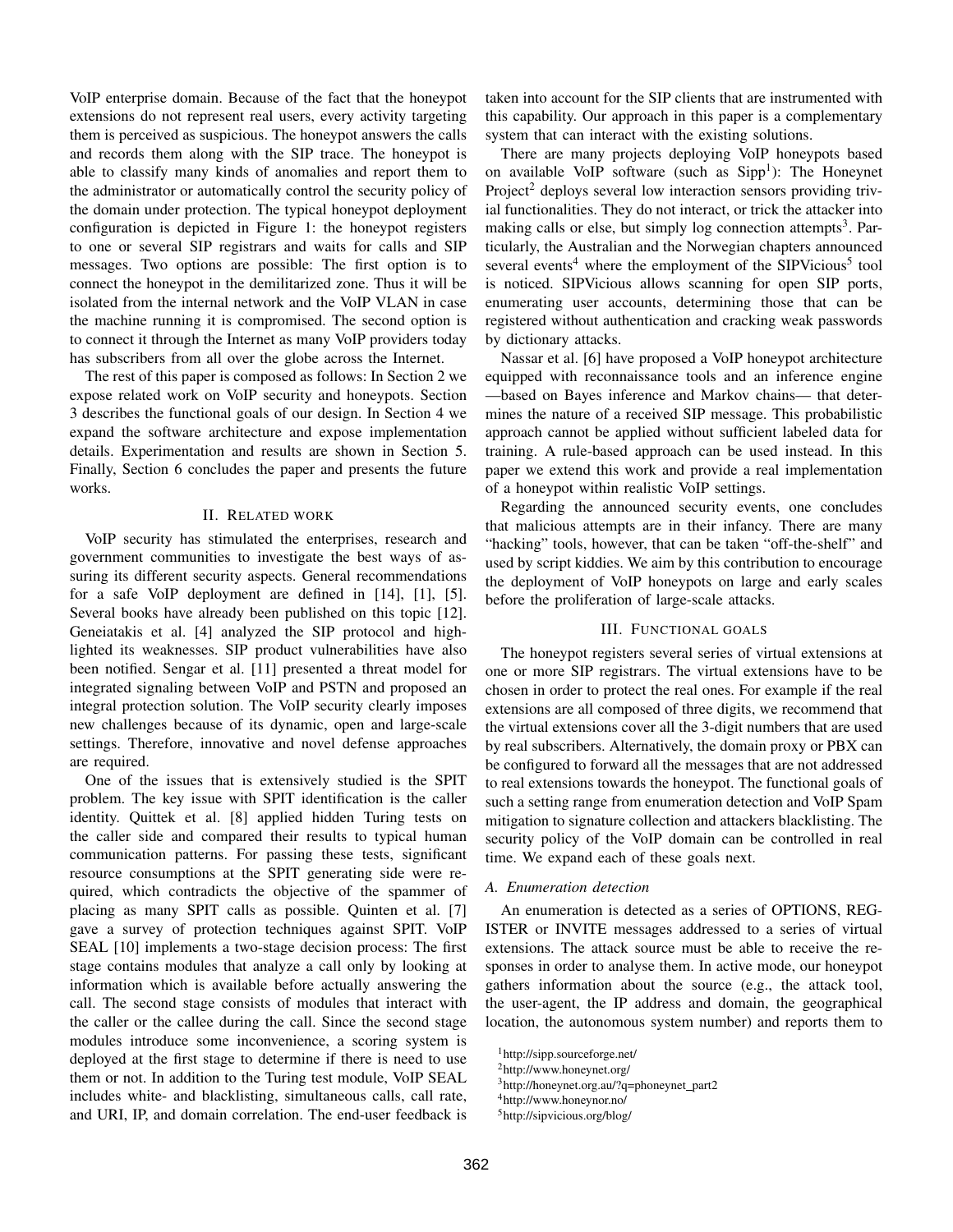

Figure 2. The honeypot modules

the domain administrator. The gathering of information is based on networking tools such as Nmap, Sipsak and DNS lookup. This information can be interpreted automatically in order to block the enumeration in real-time.

# *B. VoIP SPAM mitigation*

Spam over Internet Telephony (SPIT) is detected as a series of INVITE messages addressed to a series of honeypot extensions followed by deliveries of media. The spitters wait for the 200 OK responses carrying the received SDP and send their spam to the announced IP and RTP port. Our honeypot responds to the SPIT calls and records them for further content-based analysis. The SPIT call analysis is helpful for deploying antispam filters within voice mail-boxes or for applying Turing tests for distinguishing the human from the automated SPIT patterns. The honeypot gathers pieces of information about the SPIT source and reports them to the domain administrator. These pieces can be interpreted automatically and used to block the spammers.

# *C. Signatures collection*

Different VoIP equipments and firmwares (such as phones, call managers, servers) have been identified to be vulnerable to attacks such as remote crash, SQL injection, XSS cross-site scripting and remote eavesdropping. Theses vulnerabilities can be exploited by sending especially crafted SIP messages. A fingerprinting of the victim device may precede the attack in order to choose a suitable exploit. Our honeypot announces fake fingerprints (e.g., manufacturer string, product name, firmware version) in the user-agent or server header when it is actively fingerprinted (for example through an OPTIONS message). For example, a VoIP domain administrator may be interested by announcing similar fingerprints to what is used in the production domain. Likewise, the crafted SIP messages that are received will be collected and reported to the domain administrator. These messages are important in order to extract

signatures and incorporate them in SIP-aware firewalls. We report the zero-days exploits to the manufacturers in order to patch their systems. We report and black-list the attack sources if they are identified to not being spoofed.

# *D. Real-time closed-loop control of the domain security policy*

As aforementioned in the three previous functionalities, we aim to automate the interpretation and the reconnaissance of the perceived activities in real-time. The results of this analysis are reported to the administrator but can also trigger response scripts and exchange data with other components in the VoIP domain (e.g., SIP firewall, PBX dial-plan). The response can be applied in a progressive and continuous manner especially when the attacks persist. The closed-loop control of the openness of the domain permits to establish a compromise between the security and the reachability of the service. For example when dealing with SPIT, we can start by a "try later" policy. If the attack persists, we end by blocking totally the IP sources. From another side, the real time reaction to the security threats is mandatory for high-cost and sensitive services such as VoIP.

# *E. Configuring the honeypot*

The honeypot functionalities are defined through a behavior mode represented by a state machine. The state machine is described using rules and fine-grained operations. Customized modes can be defined by the administrator. In addition, we define two primitive modes: passive and active. In passive mode, the honeypot does not use any networking tool hence does not send any request that may unveil its presence. In active mode and when the honeypot reveals that the attack source is real, it tries to collect information about it such as: the SIP fingerprint, the underlying operating system fingerprint, the IP route, the opened ports and services (several opened ports might indicate that many sessions are maintained in parallel). All these operations are supported by a modular and extensible architecture as described next.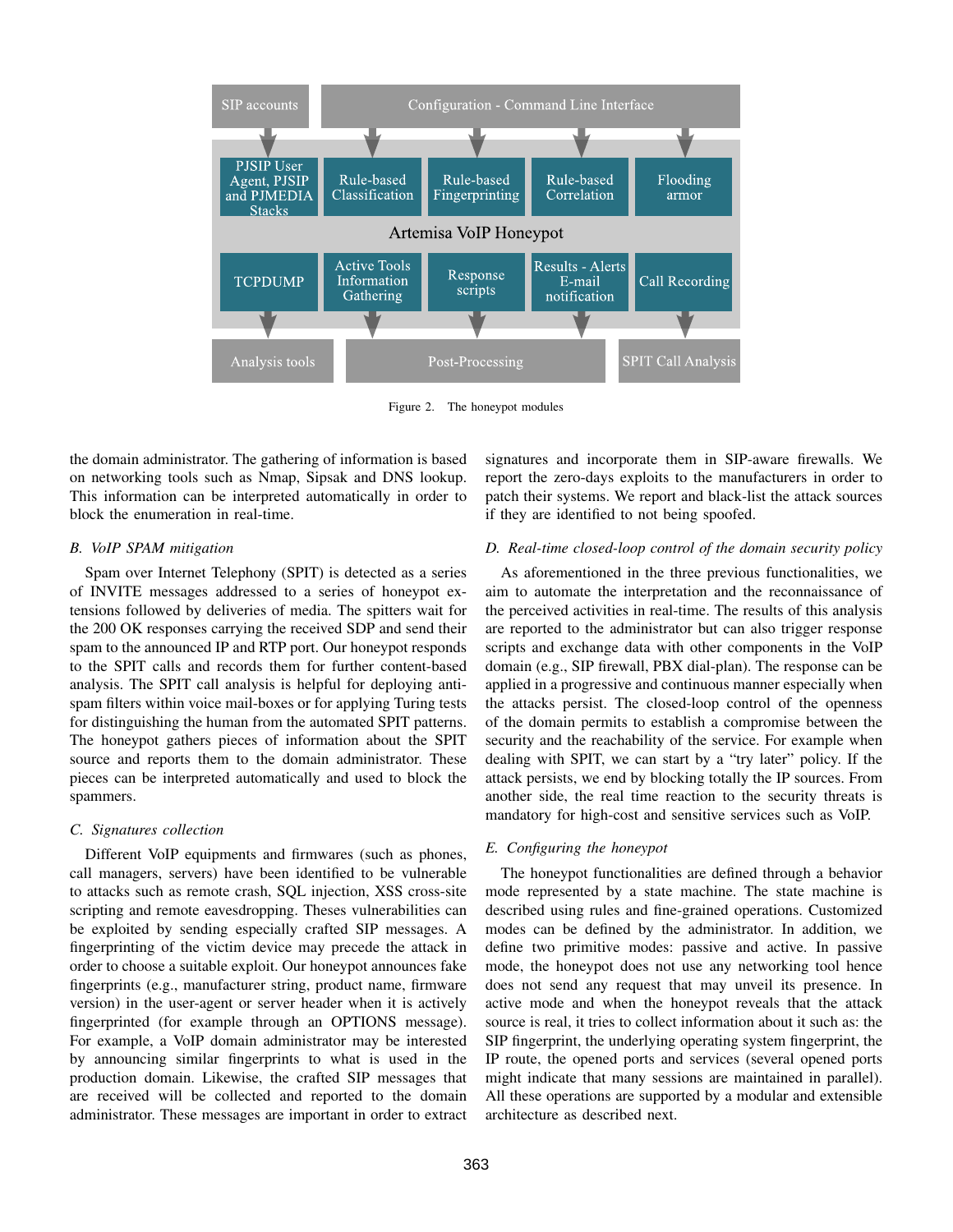#### IV. HONEYPOT MODULES AND IMPLEMENTATION

Artemisa is composed of several modules bundled together using the Python scripting language. These modules are depicted in Figure 2. The Tcpdump module controls the collection of the raw network traffic at the honeypot machine using the Tcpdump tool. The call recording module uses the PJMedia library to safeguard the received audio flows in appropriate formats. The remaining modules are briefly described next.

# *A. PJSIP User Agent, PJSIP and PJMEDIA stacks*

The SIP User Agent is responsible of registering the virtual extensions at one or several registrars, answering calls, responding to SIP requests and announcing the virtual fingerprints. In addition, it controls the other components based on the behavior mode. We use the Python binding of the  $C/C++$  PJSIP<sup>6</sup> User-Agent library (PJSUA). This library makes use of two stacks: PJSIP and PJMedia for SIP and RTP handling. PJSUA allows to emulate a SIP user agent in a very easy way. In contrast, the library binding does not offer full access to the SIP stack (e.g., for handling OPTIONS messages).

The PJSUA is supplied with the virtual SIP accounts and configured through setting files at bootstrap and a Command Line Interface (CLI) under execution.

# *B. Active tools - Information gathering*

This component is responsible of running reconnaissance tools in order to collect complementary information about the source of received messages. We investigate several items in the SIP and SDP message: the IP source of the message, the caller URI, the Contact header, the Via header(s), the Route and Record-Route headers if any, the media IP and port (in the SDP attributes: Connection(c), Owner(o) and Media(m)). This component invokes the following tools:

- Dig: being the alternative of the former Nslookup, this tool is used for querying the DNS records. It performs DNS and Reverse DNS lookups.
- jwhois: being an Internet Whois, this tool helps to obtain publicly available information about the domain names involved in the SIP message.
- Sipsak<sup>7</sup>: this is a SIP tool that can make different SIP tests such as sending an OPTIONS message to a target URI.
- Nmap<sup>8</sup>: this is an efficient scanning tool that we can use to scan the caller's host and determine if SIP, media, or both ports are open.
- Traceroute: helps trace the IP routes toward the different SIP proxies and UAs involved in the SIP message.
- $\text{p0f}^9$ : is a passive fingerprinting tool that helps us retrieve additional information about the source such as the operating system.

The collected information are formatted and supplied to the set of classification and correlation rules.



Figure 3. Decision tree for a received INVITE

## *C. Rule-based classification*

The classifier interprets the data obtained by the reconnaissance tools and generates qualitative conclusions based on rules forming a decision tree. An example is shown in Figure 3. This decision tree interprets a received INVITE message and generates one or more conclusions about the nature of the message. The ovals represent actions performed and the rectangles (the leaf nodes) represent conclusions.

The first and most important step is to check if the message has any known fingerprint of an attack tool, since it is easy to deal with an attack if we know how it was generated.

The second step is to determine if the message is spoofed or not. Messages that are not spoofed is a sign of interactive attacks where the attacker needs to catch the responses and analyse them. This can be done by checking for the used domain names to be real, and checking if the announced SIP, media, or both ports are opened.

The third step is to check if the request URI carries one of the virtual extensions. If not, we check if the message is coming across the used proxy (Via header), or PBX (IP source). This can differ a direct attack (probably from inside the network) from a dial-plan error (why this message is routed to the honeypot while it does not address a virtual extension?).

<sup>6</sup>http://www.pjsip.org/ <sup>7</sup>http://sipsak.org/ <sup>8</sup>http://nmap.org/ <sup>9</sup>http://lcamtuf.coredump.cx/p0f.shtml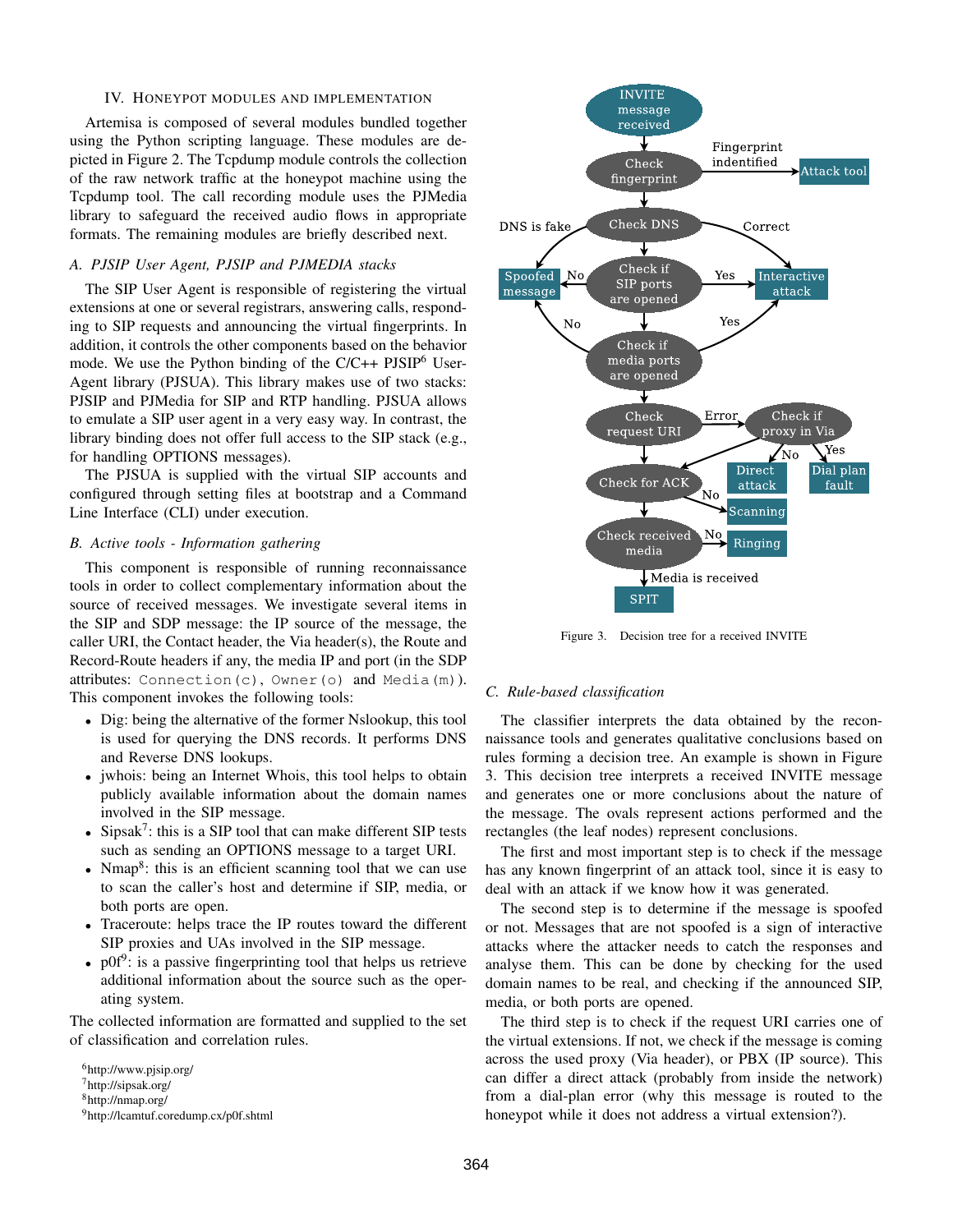Other checks apply to the overall dialog as initiated by this INVITE message. The honeypot answers with a 200 OK and waits for ACK and media. If received, the dialog is considered as SPIT. Otherwise, the INVITE needs to be correlated with other events because it could be part of a scanning (trying to reach a gateway to the PSTN or valid extensions) or a ringing attempt (ringing all the phones in the target domains).

We give the administrator the ability to define the investigation process operations, and the rules to be applied on the investigation results, hence to control the decision process of the honeypot. The classification rules are placed under a context (for example the received INVITE message) and are composed of a pre-action, a condition and an action. We use a simple attribute = value syntax to describe the rules. For example, the first node of the aforementioned decision tree can be represented by the following rule:

```
[rule_1]
type = Classification
context = INVITE
pre-action = assign %a Check_Fingerprint()
condition= %a in FINGERPINTS
action= add \
"Tool identified as: %a" CONCLUSIONS
```
where assign, in and add are specific operators, FINGERPINTS and CONCLUSIONS are pre-defined data arrays, and Check Fingerprint is a pre-defined operation.

# *D. Rule-based fingerprinting*

The fingerprinting rules are applied when the neck Fingerprint operation is performed. A Check\_Fingerprint fingerprinting rule looks for a regular expression in a specified SIP header or attribute, or in the entire message. For example the following rule looks for the chain of characters friendly-scanner in the User Agent header of the SIP message in question:

```
[rule_2]
type = Fingerprinting
context = INVITE
re = 'friendly-scanner'
where = SipMessage.UserAgent
action = return "SIPVicious"
```
## *E. Rule-based correlation*

The correlation rules are applied when several SIP messages are used to infer a conclusion. We define different types of correlation rules. These types are particularly needed to detect flooding, scanning and SPIT series of events.

This type of rules support timer and threshold attributes. For example, the following rule is used to check if an ACK is received after an INVITE in a time window of 5 seconds.

```
[rule_3]
type = Correlation.EventInWindow
context = INVITE
scope = DIALOG
timer = 5
condition = context == ACK
action-if-false = add \setminus"no ACK is received" CONCLUSIONS
```
The scope attribute defines to which SIP messages this rule can be applied.  $\text{scope} = \text{DIALOG}$  means that the rule can



Figure 4. Real-time integration of the honeypot results

be solely applied to messages that have the same call-ID of the former INVITE. The  $action-if-false$  attribute means that the action will be executed in case the window time has expired and the condition above is still false (in contrast to the action attribute).

# *F. Flooding armor*

This component protects the honeypot from been flooded by SIP requests. This is done by ensuring that the honeypot processes a limited number of requests in a given period of time. The correlation rules are used. For example, the following rule detects if three INVITE messages are received from the same IP source in a time window of one second. The required action is executed at the end.

```
[rule_4]
type = Correlation.ThresholdInWindow
context = INVITE
scope = IPSrc
timer = 1
threshold = 3
action = system "bash ./on_flood.sh %IPSrc"
```
# *G. Response scripts*

The response scripts are executed by the honeypot in order to react to a detected attack by blocking or mitigating it. For example, Figure 4 shows an enumeration attempt that is blocked in real time after being detected by the honeypot. The response scripts are called within the rule definitions by using the system keyword and passing the necessary arguments about the attack source (e.g., IP source, SIP From URI). The reaction can be performed at different levels: IP firewall, SIP-aware firewall, dial-plan, among others. The administrator defines his appropriate scripts in respect to the domain settings.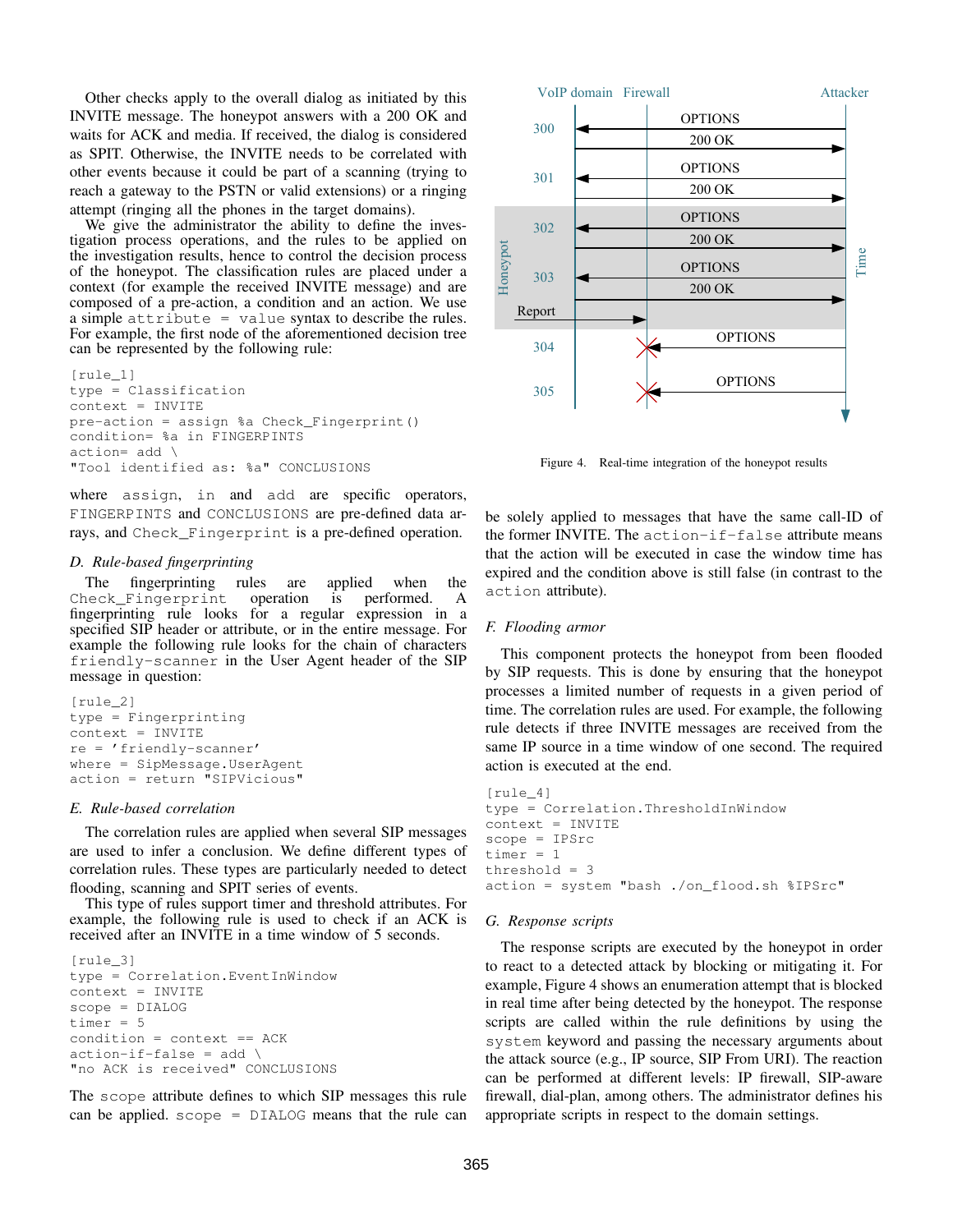```
*************** Information about the call *****************
From: in 192.168.0.103:9/udp
To: 500 in 192.168.0.104
Contact: in 192.168.0.103:9/udp
Connection: 192.168.0.103
Owner: 192.168.0.103
Via 0: 192.168.0.103:9/udp
User-Agent: Elite 1.0 Brcm Callctrl/1.5.1.0 MxSF/v.3.2.6.26
                              .
                              .
                              .
 *********************** Conclusions ************************
* Tool identified as: Inviteflood
* Spoofed Message
* no ACK is received
* no Media is received
* Scanning or Ringing or flooding attack
* waiting for correlation results
Alert is saved on file 2010-07-17_2.txt
Alert is saved on file 2010-07-17_5.html
E-mail notification is disabled.
```
Figure 5. Example of a message Alert

#### *H. Results, alerts, and e-mail notification*

We have two type of alerts:

- A message alert: contains all the conclusions that are inferred about a SIP message,
- A composed alert: contains information about a list of correlated SIP messages.

The alerts are provided to the command line interface and logged in text and HTML formats. The honeypot can be configured to send alerts to the administrator by e-mail. An example of a message alert is shown in Figure 5.

The honeypot source code is distributed under the  $GPLv3^{10}$ license. The latest release is available at the project home page: http://artemisa.sourceforge.net/.

#### V. EXPERIMENTATION AND CASE STUDIES

We extensively tested the honeypot performance in terms of robustness and accuracy. The goal of the robustness tests is to ensure that the honeypot does not easily crash when it is targeted by attacks or when it is abnormally flooded. The goal of the accuracy tests is to verify that it makes the good interpretation of received SIP messages.

In the sequel, we start by showing the offline interpretation of a SIP message detected by a deployed sensor. After that, we present our test-bed and summarize the results of 4 scenarios involving several attack tools. We show how responses can be triggered at parallel protection levels.

# *A. Interpretation of a SIP message*

The INVITE message depicted in Figure 6 is reported by the Norwegian chapter (*http://www.honeynor.no/2009/09/20/ citibank-uk-number-was-target-for-a-lawnmower-telephoneattack-today/*). We assume that this message is received by our honeypot and interpreted by the classifier decision tree. The following remarks are obtained:

INVITE sip:00442075005000@x SIP/2.0<br>Via: SIP/2.0/UDP IP hidden:58585;branch=z9hG4bKaergjerugroijrgrg To: <sip:x> From: <sip:IP hidden:58585>;tag=Zerogij34 Call-ID: 213948958-34384780214-384748@IP hidden CSeq: 1 INVITE Max-Forwards: 69 Contact: <sip:sip@IP hidden:58585;transport=udp> Allow: INVITE,ACK,OPTIONS,BYE,CANCEL,NOTIFY,REFER,MESSAGE Content-Type: application/sdp Content-Length: 520 Session-Expires: 3600; Allow-Events: refer.<br> $v=0$ o=sip 2147483647 1 IN IP4 1.1.1.1 s=sip c=IN IP4 1.1.1.1  $t=0.0$ m=audio 29784 RTP/AVP 8 0 4 18 18 18 18 96 3 98 a=rtpmap:96 telephone-event/8000 a=sendrecva=ptime:20 a=rtpmap:18 G729AB/8000 a=rtpmap:18 G729B/8000 a=rtpmap:18 G729A/8000 a=rtpmap:18 G729/8000 a=rtpmap:4 G723



- The User-Agent header is missing: We cannot estimate what tool has been used.
- Check DNS returns negative. The IP in the SDP (1.1.1.1) shows that the message is spoofed.
- Check if host is up and if SIP, media, or both ports are open: The host and ports are surely not available.
- Check for ACK and received media: No media delivery or ACK are noticed.

At this level, the received message is reported as spoofed: No real SIP state machine is involved at the attacker side. The used IP is spoofed or it belongs to a compromised machine. To get the overall picture, the other reported messages must be considered and correlated. If all the messages target the same extension, the correlator reports a flooding. If several extensions are targeted in a short period of time, three conclusions are possible:

- 1) The goal of the attacker may be making maximum disturbance by ringing all the phones in the domain. This is likely true if the attack persists.
- 2) The goal of the attacker is to enumerate the possible extensions in the domain. This is likely true if a large set of extensions is targeted (user part of the request URI). One can wonder, however, why the attacker does not use OPTIONS scanning which is more stealthy. In the same time, one cannot assume the logical behavior of the attacker.
- 3) The goal is to identify the gateways SIP/PSTN. This is true if a few messages are targeting several gateways (domain part of the request URI).

#### *B. Testing against attack tools*

Physically our test-bed is composed of two machines: The first machine contains the honeypot and an Asterisk<sup>11</sup> PBX

<sup>10</sup>http://www.gnu.org/licenses/gpl.html

<sup>11</sup>http://www.asterisk.org/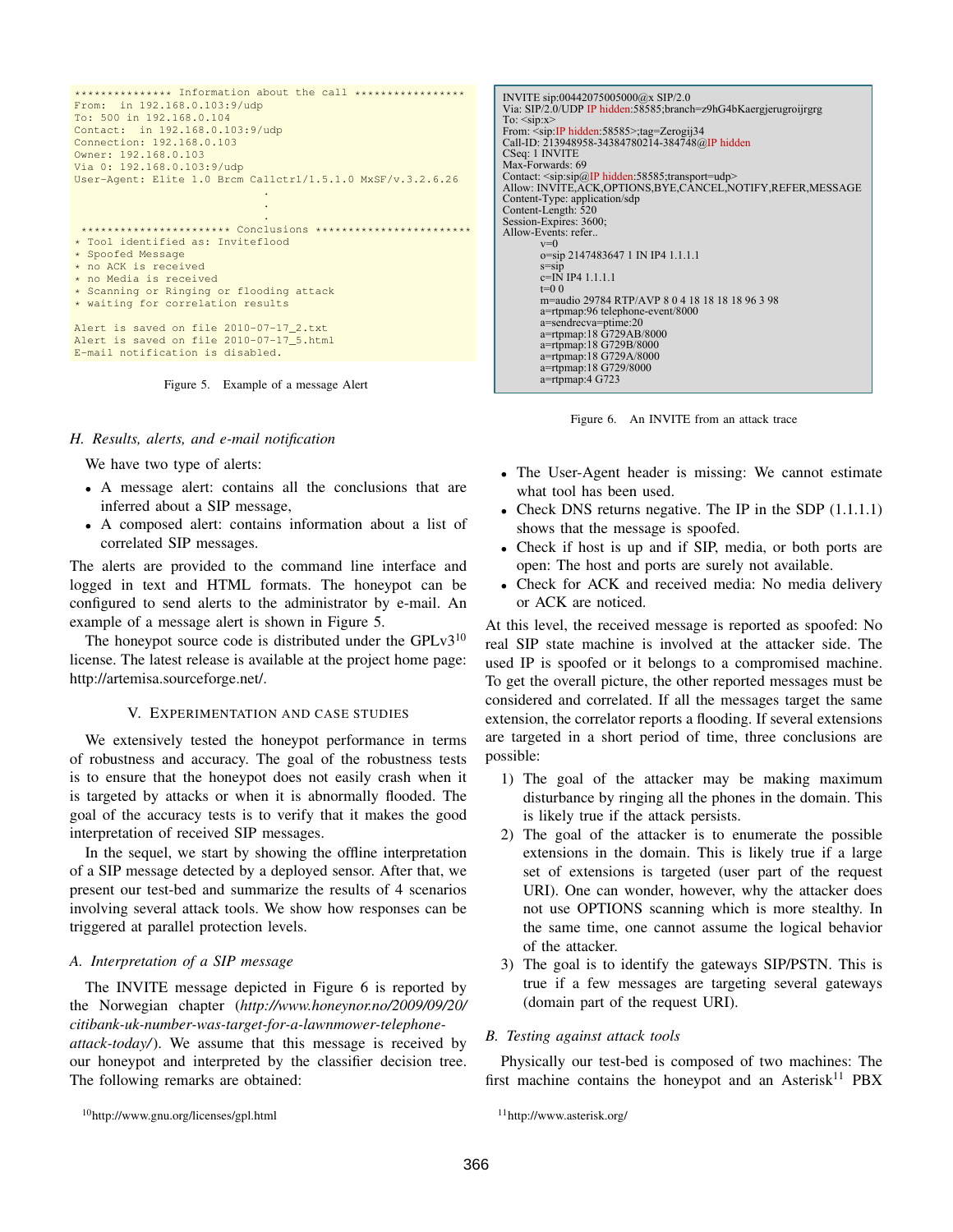server. The second machine contains two bridged virtual machines: one representing the attacking tools and one having a soft-phone to emulate a legal external caller. We use a hardphone to represent a user of the Asterisk server that has to be protected. The hardphone registers extension "305" at the Asterisk server. The honeypot registers extensions "300-304" and "306-310" in order to protect the targeted extension from both sides. Another option is to configure Asterisk to forward all the calls towards unregistered extensions to the honeypot. Next we give 4 case studies and we show how the honeypot can react and help to support the test-bed domain security.

*1) Catch and crash SIPVicious:* In this scenario, we launch the SIPVicious tool against our domain. The SIPVicious has three main scripts: (1) SVMAP that identifies hosts with open SIP ports, (2) SVWAR that identifies valid extensions in the domain and (3) SVCRACK that cracks weak authentication passwords using dictionary attacks. In addition, SVCRACK is a script given with the SIPVicious suite that can crash the attacker tool. We use this script at the honeypot side when the SIPVicious tool is notified. This can be shown in the following rule:

```
[rule_sip_vicious]
type = classification
context = INVITE
pre-action = assign %a Check_Fingerprint()
\text{condition} = \text{a} = \text{``SIPVicious''}action = system 'python /sipvicious/svcrash.py \
-d SipMsg.Contact.Ip \
-p SipMsg.Contact.Port'
```
In the future, we aim to discover vulnerabilities in the VoIP hacking tools by using "fuzzing" techniques<sup>12</sup>. The discovered vulnerabilities will be incorporated into the response scripts used by the honeypot to counter-attack the malicious sources.

*2) Catch and block SPIT at the dial-plan level:* In this scenario (Figure 7), we launch the Spitter tool [3] against our domain. When the honeypot detects the delivered SPIT calls, it adds the source to a blacklist in the Asterisk database (AstDb). The hardphone extension is protected by an AGI (Asterisk Gateway Interface) script within the Asterisk dial-plan. In other words every time this extension is called, the AGI script is run first. The AGI script checks if the call source is blacklisted before forwarding the call to the destination. In this way, the SPIT calls are blocked while the "good" calls are still routed. The blacklisting is based on the IP address for an external source and on the SIP URI for an internal (registered) source.

*3) Catch and block a scanning at the IP level:* In this scenario, we launch a scanning attempt against our domain. When the honeypot classifies the received message as scan, it adds a firewall rule at the IP firewall level (IPTables) in order to block the attack at an early stage.

*4) Fingerprint a bunch of SIP attacking tools:* We launch a bunch of SIP hacking tools against the honeypot in order to test its robustness. Particularly, the SIP parsing robustness is



Figure 7. The test-bed

inherited from the PJSIP stack. In the same time we show the fingerprinting capability of the honeypot. The following tools are used:

- PROTOS Test-Suit (c07-sip): a SIP Torture Test that allows sending a major amount of malformed messages;
- Sipscan [3]: supports REGISTER, OPTIONS and INVITE scanning;
- SIPVicious: enumerates SIP servers in a given IP range by sending OPTIONS or INVITE messages;
- Inviteflood [3]: simple tool that allows several types of flooding based attacks;
- Sipp: allows testing the SIP servers performances under stress conditions;
- Sipsak: command-line SIP testing tool helpful for flooding and robustness tests;
- Spitter: works over Asterisk and automatically generates calls with an audio message to be delivered;
- $SIP$  Send Fun<sup>13</sup>: supports several fuzzy INVITE messages for robustness testing;
- SipBot<sup>14</sup>: remotely controlled SIP attack tool supporting several attack commands.
- VoIPER $^{15}$ : a set of several tools for attacks like fuzzing and torturing.

The honeypot software shows good performance in terms of robustness: no crash is noticed even against the fuzzing and the flooding tools. It also demonstrates good performances in terms of the interpretation accuracy. This is the advantage of the rule-

<sup>&</sup>lt;sup>12</sup>"Fuzzing is a method for finding bugs and vulnerabilities by creating different types of packets for the target protocol that push its specifications to the breaking point."[3]

<sup>13</sup>http://www.security-scans.de/

<sup>14</sup>http://gforge.inria.fr/projects/voipbot/

<sup>15</sup>http://voiper.sourceforge.net/